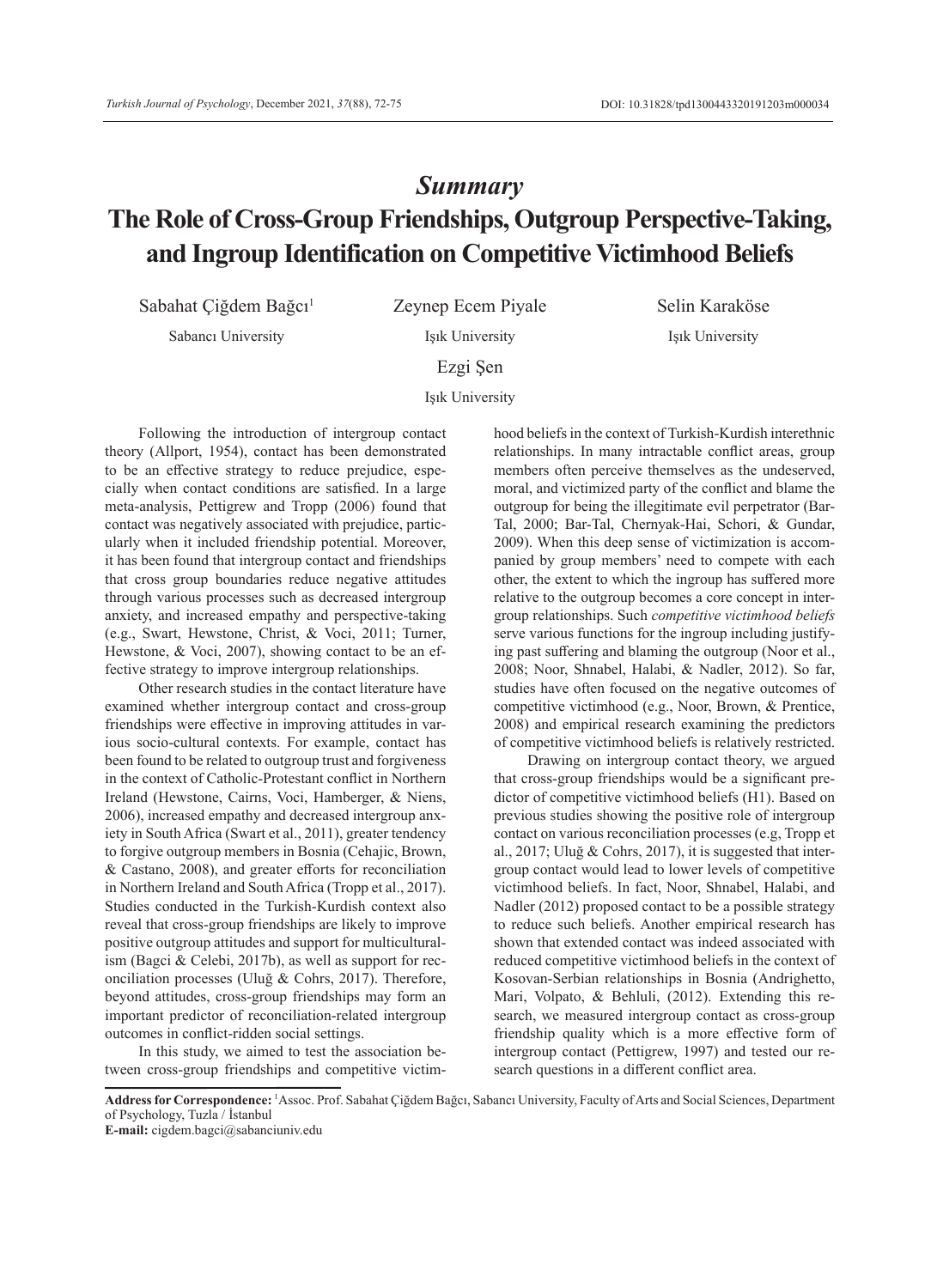We further proposed that perspective-taking and ingroup identification would significantly mediate the association between cross-group friendships and competitive victimhood beliefs. Previous research has shown contact to be related to understanding other groups and lead to increased empathy and perspective-taking (Pettigrew & Tropp, 2008). In turn, research studies have shown perspective-taking to be an important predictor of outgroup attitudes and behaviors (e.g., Vescio, Sechrist, & Paolucci, 2003). In fact, Andrighetto et al. (2012) found extended contact to reduce competitive victimhood beliefs by increasing perspective-taking. In line with this, we expected cross-group friendships to be associated with decreased competitive victimhood through increased outgroup perspective-taking (H2).

Another mediating mechanism we suggested as a mediator was ingroup identification. Previous research in the contact literature indicates that intergroup contact does not only change attitudes towards other groups, but it also modifies how the ingroup is evaluated. Based on the deprovincialization hypothesis (Pettigrew, 1997), one can posit that contact would increase social distance towards the ingroup by providing an opportunity to learn and understand different perspectives. Empirical research has supported this assumption showing contact to be related to higher support for multiculturalism and ingroup social distance (Verkuyten, Thijs, & Bekhuis, 2010). On the other hand, based on the Social Identity Theory (Tajfel & Turner, 1986), as a result of ingroup identification, people would be inclined to favour the ingroup over the outgroup which eventually leads to more negative intergroup relationships. Hence, we suggested that cross-group friendships would be related to lower levels of competitive victimhood beliefs by decreasing ingroup identification (H3).

We applied our research in the Turkish-Kurdish interethnic context. Since the 1990's, the Turkish-Kurdish relationship has fluctuated and armed conflict and violence between PKK and Turkish military has led to the death of thousands of people and forced migration of many others (Kirişçi ve Winrow, 2011; Yeğen, 1996). Both groups often report high levels of ingroup identification and conflict and attribute responsibility to the other party (Bagci & Çelebi, 2017a). Previous research in this context has shown cross-group friendships to be related to higher levels of multiculturalism and positive attitudes (e.g., Bagci & Celebi, 2017b; Bagci, Piyale, Sen, & Yildirim, 2019), but no research has been conducted to explore the association between contact and competitive victimhood beliefs, which may provide a critical research avenue for understanding the underlying mechanisms behind this prolonged conflict.

In this study, we focused on both Turkish and Kurdish participants. Competitive victimhood research demonstrates both advantaged and disadvantaged group members to perceive victimhood (Bar-Tal et al., 2009). Hence although ethnic Turks seem to be the socially and economically privileged party in the society (Çakal, Hewstone, Güler, & Heath, 2016), they are also likely to perceive competitive victimhood in a high conflict and threat environment (Bar-Tal et al., 2009). In fact, in a national survey, both group members reported being victimized as a result of the Turkish-Kurdish conflict (Konda, 2011). On the other hand, previous research has shown intergroup contact to be less effective among minority group members (Tropp & Pettigrew, 2005). However, recent research in Turkey has shown positive contact experiences to be predictive of positive attitudes among both Turksh and Kurdish group members (Bagci & Turnuklu, 2019; Bagci et al., 2019). Hence, we proposed that cross-group friendships would be related to lower competitive victimhood beliefs through the same mechanisms among both groups.

In summary, the current research aimed to contribute to the literature in three ways. First, previous research in this context has shown both Turks and Kurds to perceive victimhood beliefs and form effective cross-group friendships that improve intergroup relationships, but no research to date has incorporated the two constructs. At the applied level, this can inform us about strategies that are likely to reduce competitive victimhood beliefs and demonstrate paths towards reconciliation processes in a conflict society. Second, by including mediators that have been previously found to link contact and attitudes, we aimed to have a clear understanding of how competitive victimhood beliefs emerge. Finally, we included both advantaged and disadvantaged group members to the study in order to provide a more thorough understanding of contact-competitive victimhood relationship in this context.

## **Method**

#### *Participants and Procedure*

A total of 234 people completed questionnaires (152 women, 81 men, 1 unknown;  $M_{\text{gas}} = 22.39$ ,  $SD =$ 3.96; 142 Turkish, 92 Kurdish). Ethnic group was measured by a single item asking participants' self-reported ethnic group. Most participants were university students recruited from various cities in the West of Turkey. Participants were given informed consents that strictly stated ethical procedures of the study and they could withdraw from the study if they felt uncomfortable. At the end of the study, debriefing forms were given to the participants.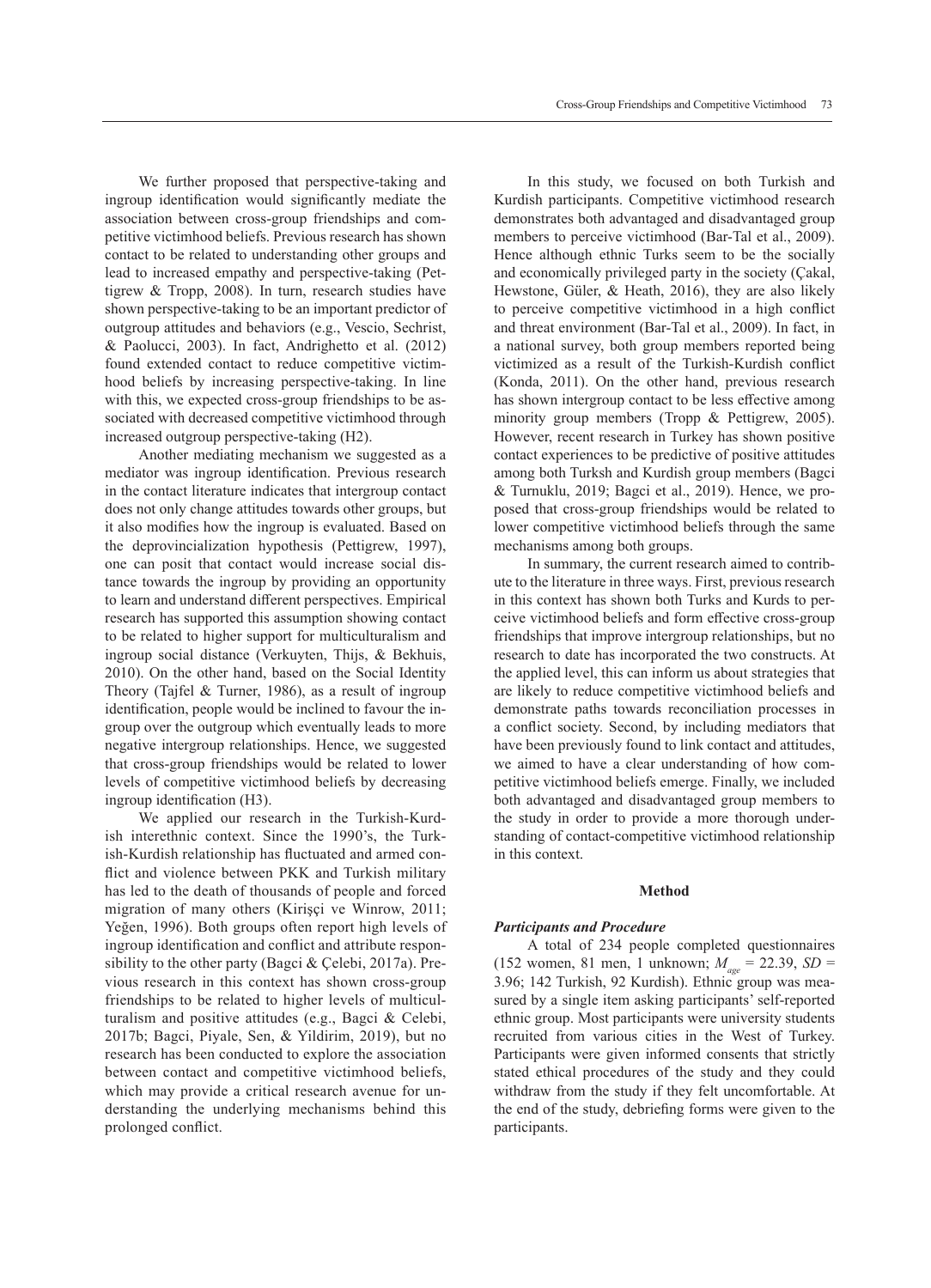### *Measures*

The *socio-demographic form* consisted of ethnic group (0 = *Kurdish*, 1 = *Turkish*), gender (0=Men, 1=Women), subjective socio-economic status, and political view. In addition, cities participants lived in were recorded to ethnic composition based on the numerical density of Kurdish people in the city (0 = *Turkish dominant*, 1 = *Kurdish dominant*).

Unless otherwise stated, all items were measured on a 7-point response scale. *Cross-group friendships* was measured by cross-group friendship quality and included the interaction and intimacy of the participants with their Turkish/Kurdish friends (Bagci, Rutland, Kumashiro, Smith, & Blumberg, 2014, *r* = .82 for Turkish and *r* = .80 for Kurdish). To measure *perspective-taking* (Aberson & Haag, 2007), we asked participants to report to what degree they understood outgroups' point of view  $(r = .87)$ for Turkish and *r* = .79 for Kurdish). *Ingroup identification* was measured by 4 items (Verkuyten, 2005; adapted to Turkish by Çelebi, Verkuyten, Köse, & Maliepaard, 2014) and assessed the level of belongingness to the ethnic group ( $\alpha$  = .92 for Turkish and .89, for Kurdish). *Competitive victimhood beliefs* construct was assessed by 5 items (Noor et al., 2008, one item was removed since it reduced reliability) and evaluated perceived victimization of the ingroup relative to the outgroup ( $\alpha = .81$ ) for Turkish and .89 for Kurdish).

## **Results**

## *Preliminary Analyses*

Independent sample t-tests were performed to examine the effect of group status on cross-group friendships, outgroup perspective taking, ingroup identification and competitive victimhood. Kurds' perception of intergroup contact with Turks  $(M = 3.62, SD = 1.26)$  was more positive than the Turks'  $(M = 3.29, SD = 1.25)$  perception of intergroup contact with Kurds (*t* (230) = -1.98, *p* = .048). Moreover, when compared with Turks (*M =* 3.40, *SD* = 1.14), Kurds' (*M =* 3.85, *SD* = 1.06) ingroup identification was significantly higher  $(t (226) = -3.02$ ,  $p = .003$ ). Results indicated that Kurdish participants  $(M = 4.18, SD = .88)$  perceived themselves to be more victimized than other ethnic groups in comparison with Turks (*M =* 3.04, *SD* = .82; *t* (196) = -9.12, *p* < .001). The effect of ethnic group on outgroup perspective was not significant.

#### *Mediation Analysis*

In order to investigate the mediating role of outgroup perspective-taking and ingroup identification on the relationship between intergroup contact and competitive victimhood, a mediation analysis was conducted using PROCESS Macro (Model 4, Hayes, 2013). Ethnic group status, ethnic composition, SES, and political tendencies were controlled. For indirect effects, bootstrapping procedure with %95 confidence interval with 5000 sample was used.

The first step showing cross-group friendships to predict the first mediator, perspective-taking, revealed a significant model ( $R^2$  = .06,  $F_{5, 191}$  = 2.59,  $p$  = .02). There was a significant positive association between crossgroup friendships and outgroup perspective-taking (*β*   $= .21, t = 3.55, p = .001$ . In the second step whereby cross-group friendhsips predicted the second mediator, ingroup identification, the model significantly explained 15% of the variance  $(R^{2} = .15, F_{5, 191} = 6.50, p < .001)$ and cross-group friendships significantly and positively predicted ingroup identification ( $\beta$  = -.19,  $t$  = -2.91,  $p$  = .004).

In the final step where both cross-group friendships and mediators were modelled to predict competitive victimhood beliefs, the predictors explained 48% of variance in the dependent variable  $(R^2 = .48, F_{7, 189} = 24.61, p$  $<$  .001). Among the covariates, ethnic group ( $\beta$  = -.96, *t*  $= -6.71, p < .001$ ) and SES ( $\beta = -.11, t = -2.00, p = .046$ ) significantly predicted competitive victimhood beliefs. Accordingly, Kurdish participants and participants with lower SES seemed to have higher competitive victimhood beliefs compared to Turks and participants with higher SES. The direct association between intergroup contact and competitive victimhood beliefs was also marginally significant and negative ( $\beta$  = -.09, *t* = -1.94, *p* = .05); as the quality of intergroup contact increased, the perception of competitive victimhood decreased. Both outgroup perspective-taking  $(\beta = -12, t = -2.25, p = .03)$ and ingroup identification ( $\beta$  = .27,  $t$  = 5.33,  $p$  < .001) were significantly related to competitive victimhood beliefs.

Indirect effect tests indicated that cross-group friendhsips reduced competitive victimhood beliefs through increased perspective-taking and decreased ingroup identification. Indirect effects with bootstrapping analysis using %95 confidence interval with 5000 samples revealed significant results for the mediating role of outgroup perspective-taking and ingroup identification (*B* = -.03, *SE* = .02, 95% CI [-.08, -002] and *B* = -.05, *SE*  $= .02, 95\% \text{ CI}$  [-.11, -.01], respectively).

#### **Discussion**

First, in relation to our findings regarding group differences, we found Kurds to report higher levels of competitive victimhood beliefs, although Turks also indicated that they engage in competitive victimhood beliefs to a degree. Previous research has shown both